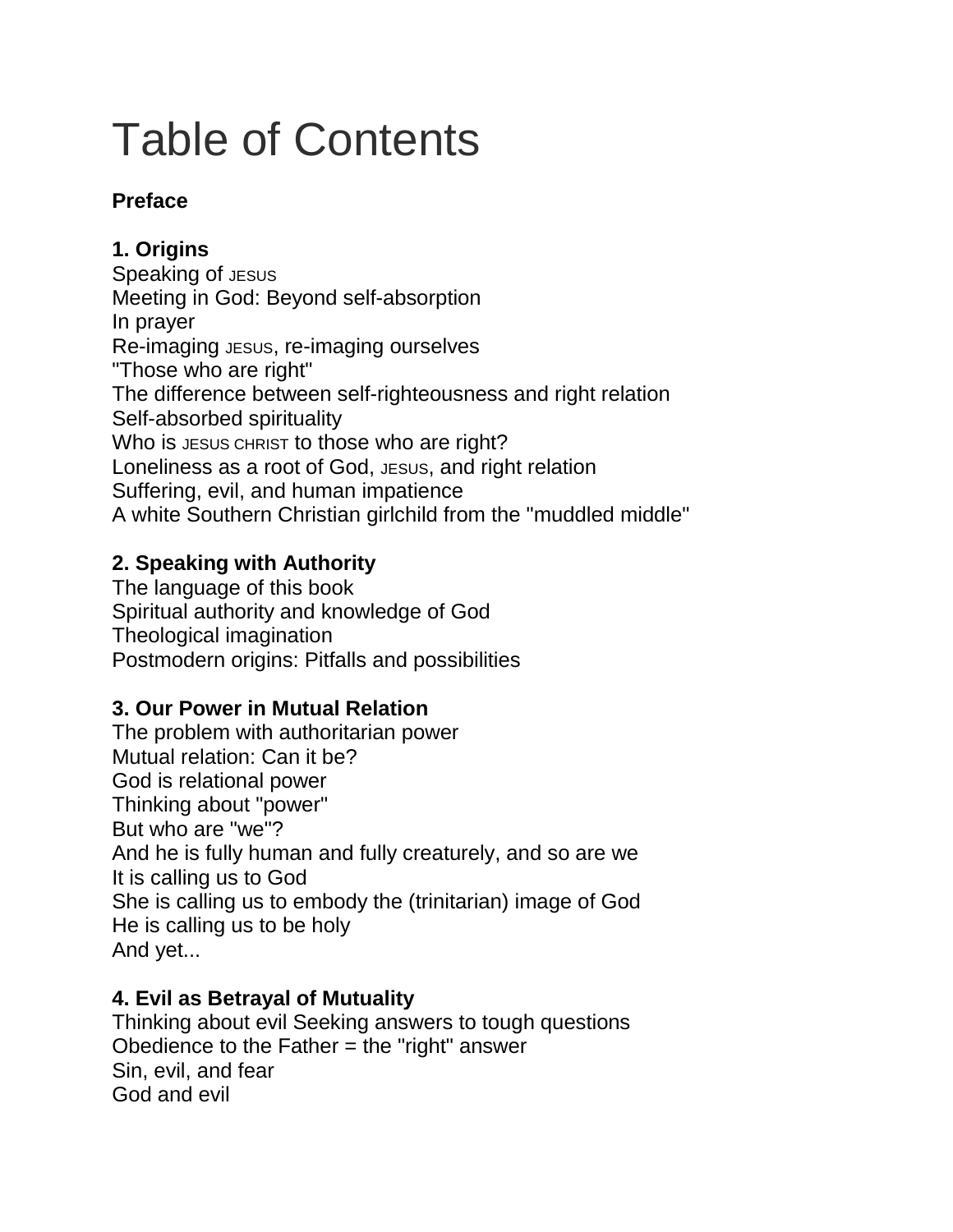JESUS and evil The temptation to betray: Evil generating evil Fear of our power in relation as root of evil: Peter's denial Intolerance of ambiguity as root of evil: Rejecting the sacred mysteries Denial as root of evil: The rich man Lack of compassion and willingness to do violence as root of evil: The "Holy Innocents"

Living in sin, responding to evil

#### **5. The Passion of JESUS: Beyond Moralism**

Moralism as a spiritual problem What is passion? Knowing the body as source of passion Passionate vision Passion as coming out for justice-love Passion as solidarity with the poor, outcast, marginalized Boundary breaking as passionate godding Faith as basic resource of human passion The limits of passion Passion: Hologram of real presence Passion: *Ousia* (essence) of incarnation, way of atonement

#### **6. Learning Forgiveness: Way of Compassion**

Several critical assumptions Imaging atonement The problem with the Christian atonement tradition Patriarchal logic and blood sacrifice Through the eyes of God JESUS CHRIST as adversary What forgiveness is Is repentance absolutely necessary? Compassion and nonviolence: A spiritual path Compassion, nonviolence, and loneliness What keeps forgiveness from being idealistic?

#### **Epilogue**

#### **Liturgical Resources: Celebrating Resurrection**

Blessing the Bread: A Litany for Many Voices A Eucharistic Prayer Variations on a Sufi Prayer